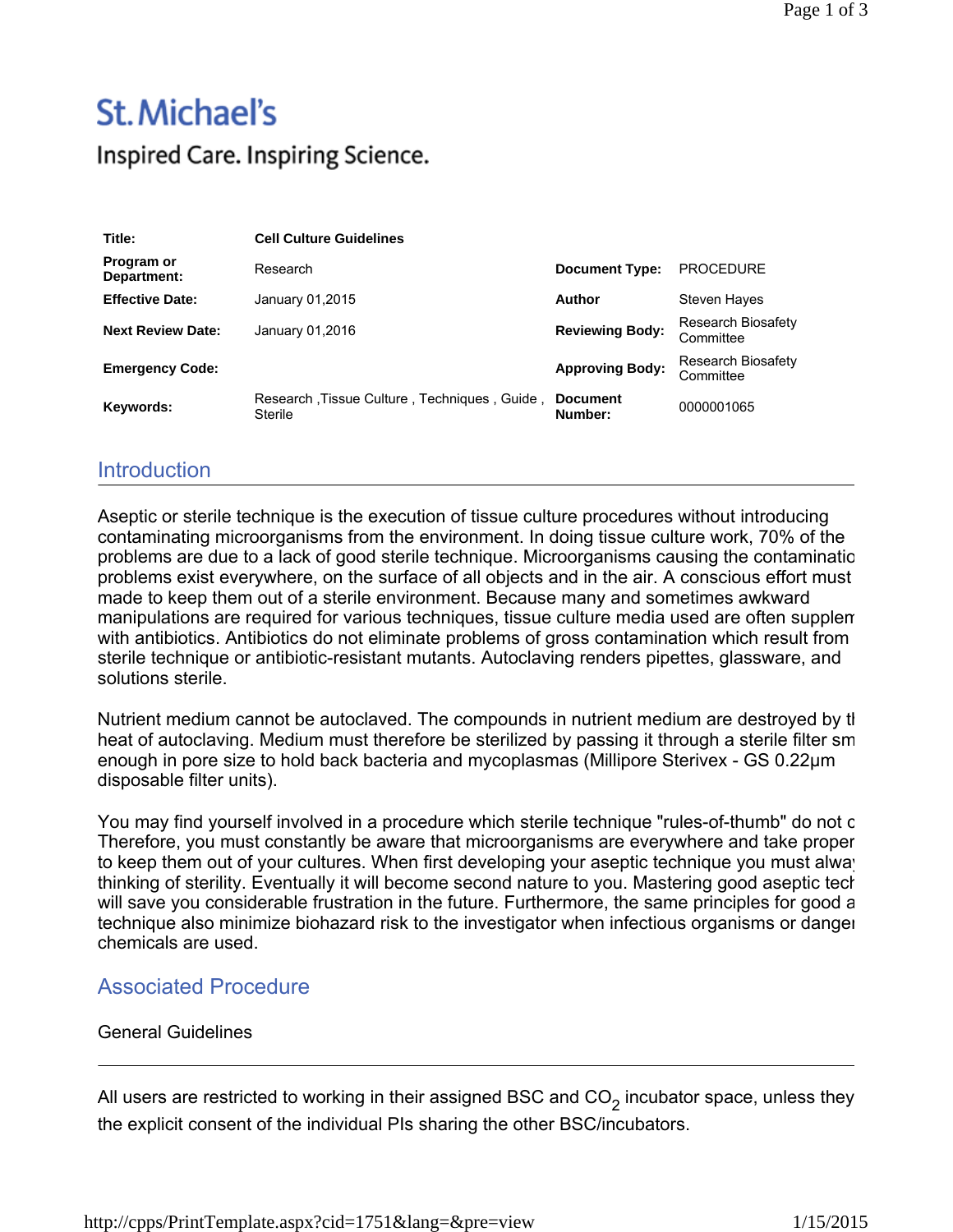Lab coats and gloves should be worn when handling any of the biological material in the tissue facilities.

The use of Ethanol to disinfect gloves should not be used due to is tendency to comprimise the integrity of the glove material. Should researchers wish to disinfect their gloves, it is recommen they double glove.

Gloves must be removed before exiting the tissue culture room. If you need to pass between tw adjacent rooms, remove one glove to allow you to open the door.

Absolutely no food or drink is allowed in the tissue culture room.

Users must place their waste in the proper containers (yellow biohazard bag, sharps, regular w

Ensure that the microscope is turned off when not in use.

It is imperative to discard your vacuum waste. This must be done daily in order to prevent fungation growth.

Be considerate of those who will be using the facility after you. Disinfect all surfaces (including tops and microscope if necessary) after using the tissue culture room and irradiate the BSC wit while you clean up after yourselves.

If you have encountered a contamination please inform other researchers using the tissue cultu room so that appropriate action can be taken.

Report any equipment problems or incidents of contamination to the Core Coordinator.

### **Specific Guidelines**

Please note that the use of UV light as a disinfectant is now strongly discouraged. Cl disinfection (e.g. Ethanol or Virox) of the hood is now prefered.

Lift the sash of the cabinet to the designated height and ensure it is operating within safe param

1. Wipe your work area and hands with Virox before starting. Before placing anything in the BS ensure that it has been wiped with Virox. Wipe the aspirating tubing with Virox as well.

2. Never uncover a sterile flask, bottle, petri dish, etc., until the instant you are ready to use it. R the cover as soon as you are finished. Never leave it open to the environment.

3. Sterile pipettes should never be taken from the wrapper until they are to be used. Keep your pipettes at your work area. Sterile pipettes do not have to be flamed. Pipetting your cells with a pipette will kill them.

4. When removing the cap from a bottle, flask, etc., do not place the cap with the open end upr the lab bench. Do not hold the opening straight up into the air. If possible, tilt the container so th any falling microorganisms fall onto the lip.